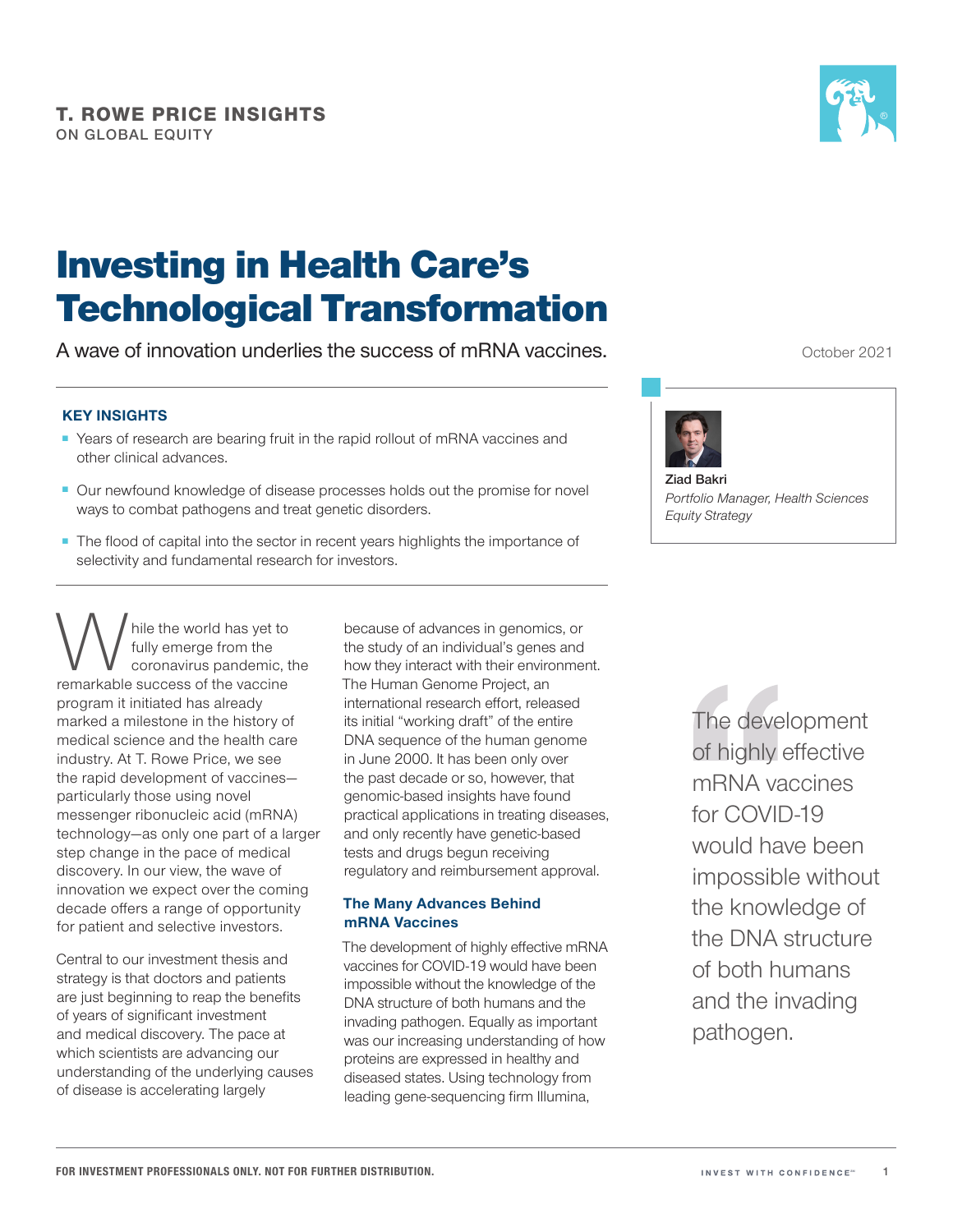

Moderna, Pfizer, and BioNTech appear to be in only the early stages of optimizing their mRNA development platforms, and we are closely monitoring their progress as well as that of other companies.

researchers in China published the full genome of the novel SARS-CoV-2 virus within weeks of the first cases. Within in a matter of days, researchers at Moderna and BioNTech, in partnership with Pfizer, were then able to plug the genetic code into their software and come up with possible vaccine candidates that targeted the distinctive spike protein on the virus. The result was the fastest development of a new vaccine in history—the second-fastest, for mumps, required four years.

Moderna, Pfizer, and BioNTech appear to be in only the early stages of optimizing their mRNA development platforms, and we are closely monitoring their progress as well as that of other companies. Moderna, for example, has initiated Phase 1 trials of three flu vaccines. While the World Health Organization has traditionally recommended flu strains seven months in advance of flu season, an mRNA flu vaccine might be developed in as little three months—a big advantage, given that the flu virus tends to mutate quickly. Moderna and other companies are also

working on mRNA vaccines for two other common viruses: cytomegalovirus (CMV), which can cause hearing loss and other long-term problems in babies, and respiratory syncytial virus (RSV), which can be dangerous for both the very young and elderly. More recently, Moderna announced that it is beginning small human trials of an mRNA vaccine for HIV, which has evaded a successful vaccine for four decades. For its part, BioNTech is working on an mRNA vaccine for malaria, which still kills around 400,000 people annually.

Newfound insights and technologies promise to provide weapons against more than just viruses. Thanks to a greater understanding of how cancers and other diseases progress within the body, researchers at a range of biotechnology firms are developing new techniques, or modalities, for fighting back. Some firms are making encouraging advances in cell therapy, the engineering of immune cells to kill cancer. Others are focusing on gene editing, altering DNA within a cell by means of a specially designed virus—a

## Golden Era Of Biology

Biological Insights Have Led to New Drugs

| <b>Drug</b> | Company                      | <b>Disease</b>            |
|-------------|------------------------------|---------------------------|
| Aduhelm     | Biogen                       | Alzheimer's               |
| Nivolumab   | <b>Bristol-Myers Squibb</b>  | Cancer                    |
| Atripla     | Gilead Sciences              | <b>HIV/AIDS</b>           |
| Jakafi      | Incyte                       | Myelofibrosis             |
| Tecfidera   | <b>Biogen</b>                | <b>Multiple Sclerosis</b> |
| Soliris     | Alexion<br>Pharmaceuticals   | <b>PNH</b>                |
| Revlimid    | Celgene                      | Cancer                    |
| Sofosbuvir  | Gilead Sciences              | Hepatitis C               |
| Eylea       | Regeneron<br>Pharmaceuticals | Macular<br>Degeneration   |
| Kalydeco    | Vertex<br>Pharmaceuticals    | <b>Cystic Fibrosis</b>    |
| Ibrutinib   | Abbyie                       | Leukemia                  |

#### As of June 30, 2021

The specific securities identified and described are for informational and illustrative purposes only and do not represent recommendations.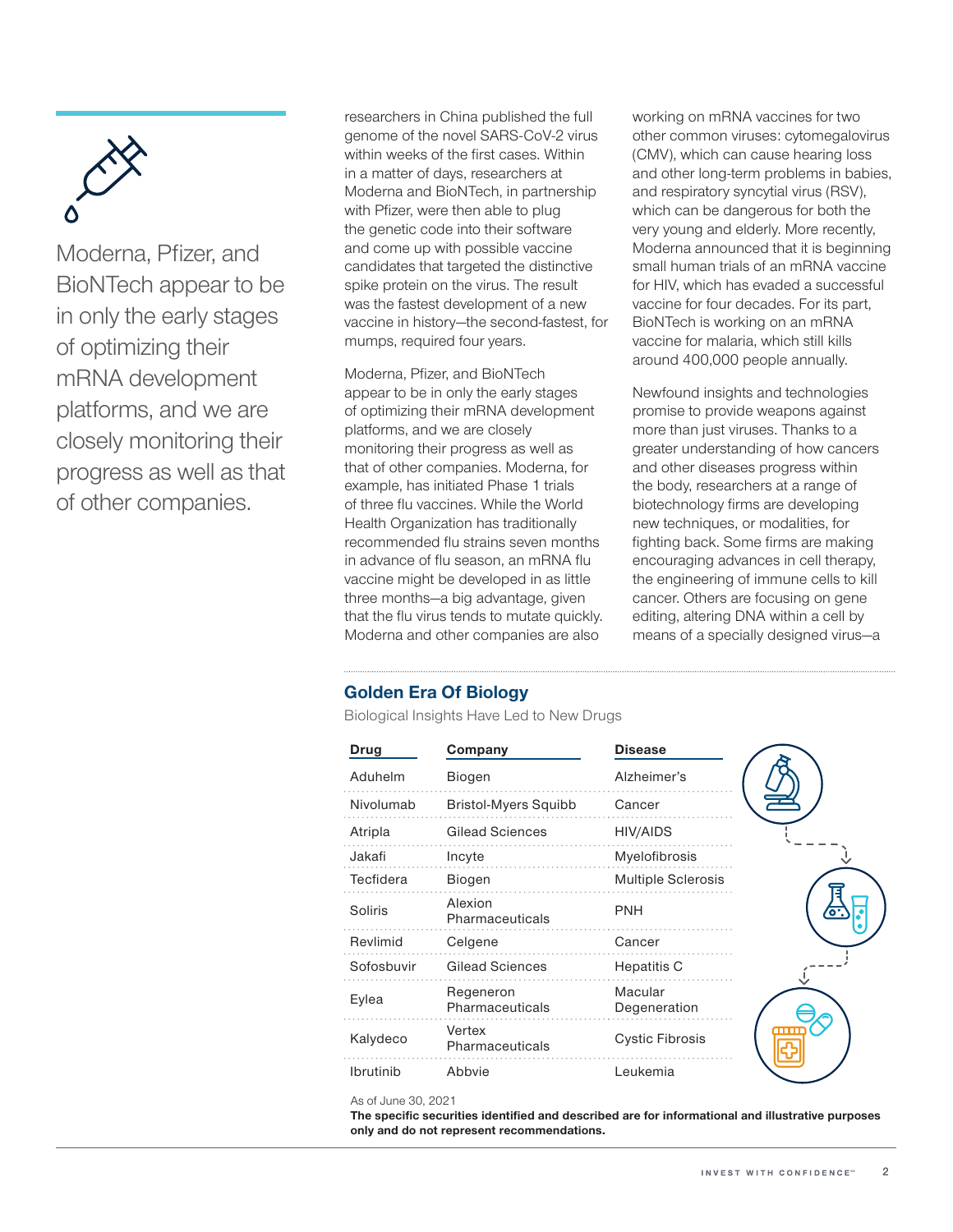… liquid biopsies may allow for earlier detection and treatment of cancers, which could save millions of lives annually.

process that earned two of its pioneers the Nobel Prize in Chemistry just last year. Gene editing holds out the tantalizing prospect of curing inherited diseases, and the U.S. Food and Drug Administration recently approved its use in clinical trials to treat sickle cell disease.

#### Enlisting the Body's Protein "Dustbin"

Targeted protein degradation is another exciting frontier. Deciphering the human genome has allowed greater understanding of the somewhat analogous human proteome, the collection of proteins expressed by our cells. Because tens of thousands of these proteins control sickness and health, researchers have long sought ways to eliminate harmful ones. While conventional drugs, RNA silencing, and gene editing can target some of these bad actors, researchers have recently found ways to enlist a cell's proteasome often referred to as its "dustbin" or "trash compactor"—to do it more efficiently. Similar to how vaccines leverage the body's own immune system, drugs fostering protein degradation serve as a catalyst to set off a protective response. Numerous biotech firms focused on the technology have emerged in recent years, and large pharmaceutical companies have begun developing their own capabilities and exploring partnerships. Pfizer, for example, has teamed up with biotech firm Arvinas to commercialize the latter's protein degradation therapy for breast cancer.

As with the interactions of genes, how the tens of thousands of proteins function within the human body is highly complex. Researchers are now able to leverage advances in artificial intelligence (AI) to gain a better understanding. Just this July, AI pioneer lab DeepMind, a subsidiary of Alphabet, released the predictive shapes of 350,000 proteins, including all of those in the human proteome. Understanding the shape of proteins and how they fold should help researchers develop molecules that will bind to them, hopefully leading to new treatments.

#### Finding and Treating Cancers Earlier

Liquid biopsies are another new area that we're following closely. Many tumors leave behind traces in a patient's blood so-called circulating tumor DNA (ctDNA). A new crop of companies is developing so-called liquid biopsy tests to screen for different types of ctDNA. Guardant Health, for example, has developed a test screening for mutations in up to 70 different genes tied to different types of cancers. Early data suggest that liquid biopsies can be just as effective at identifying cancers as conventional surgical or needle biopsies, which can be painful and result in complications. Even more important, liquid biopsies may allow for earlier detection and treatment of cancers, which could save millions of lives annually.

To be sure, not all innovation is centered on biotechnology firms and at the cellular level. Indeed, the success of mRNA COVID-19 vaccines rested heavily on advances made by life sciences tools companies. To get mRNA into cells, for example, drugmakers have relied on innovations in manufacturing liposomes, essentially microscopic fat bubbles that surround and protect the fragile mRNA. The production process of the new vaccines was fasttracked through the use of single-use bioprocessing bags rather than giant, stainless steel bioreactor tanks. The newly developed bags are each capable of producing several hundred thousand doses, and they allowed the production of mRNA at commercial scale within a matter of months rather than the two or three years traditionally needed to get a production facility up and running.

Innovations elsewhere in the health care sector may also promise to make us healthier while offering potential opportunities to investors. The digitization of health care is one area of focus for us. Platforms are emerging to aggregate patient data, allowing for more robust data collection and analysis, which should lead to improvements in personalized care plans and therapies.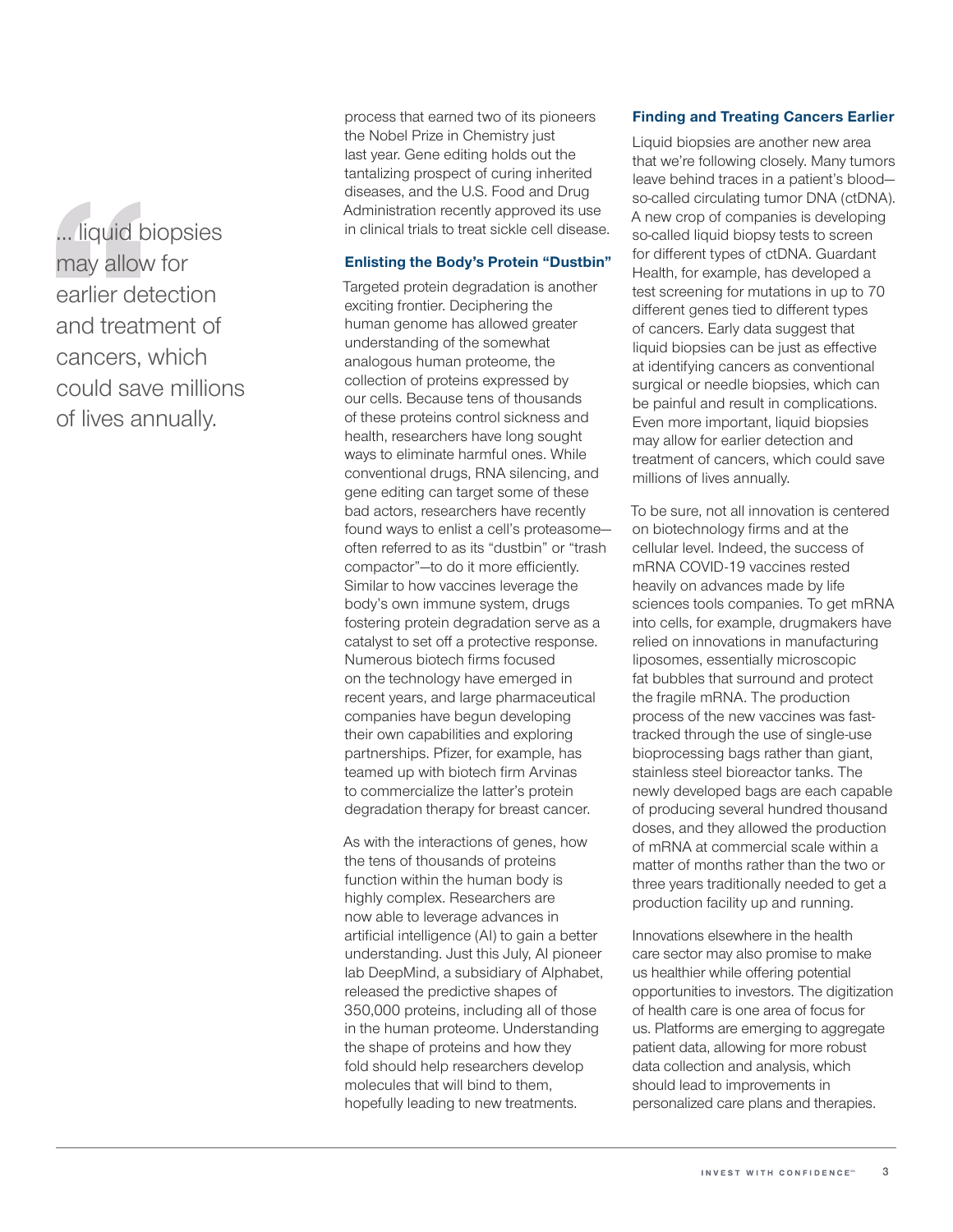Wearables and other devices can also send patient information through the internet, sending a red flag to clinicians when chronic conditions deteriorate. For example, Web-connected continuous positive airway pressure (CPAP) machines can provide physicians and insurers with a nightly record of a user's success in controlling sleep apnea.

#### Selectivity Is Key for Health Care Investors

This wave of innovation in health sciences, especially biopharma, has led to a proliferation of small companies leveraging emerging technologies and therapeutic methods, with a growing number entering the public market at earlier stages in their development.

Last year was a record year for biotechnology initial public offerings (IPO), and 2021 is on track for even more—through mid-September, over 80 firms have made their debut on public markets. Ready access to capital is critical to driving innovation, but the ever-expanding universe of public companies and accelerating disruption create challenges for investors.

We believe that identifying the winners in this crowded field—and elsewhere in the health care sector—requires an active approach and careful fundamental research. We are confident that our deep investment team, which includes experienced analysts with diverse medical and scientific backgrounds, coupled with our prudent investment approach, should give us an edge in identifying the names whose technologies, large addressable markets, and management teams give them a chance of growing to become much bigger companies.

#### **WHAT WE'RE WATCHING NEXT**

Medical products and devices companies appear well positioned to benefit from stronger demand, as volumes normalize for general diagnostic procedures and surgeries—many of which had been deferred since the onset of the coronavirus pandemic. While the pace of recovery in these areas will vary by procedure type and level of urgency, we anticipate that most of the deferred procedures will be rescheduled and procedure volumes will continue to accelerate over the next two to three years.